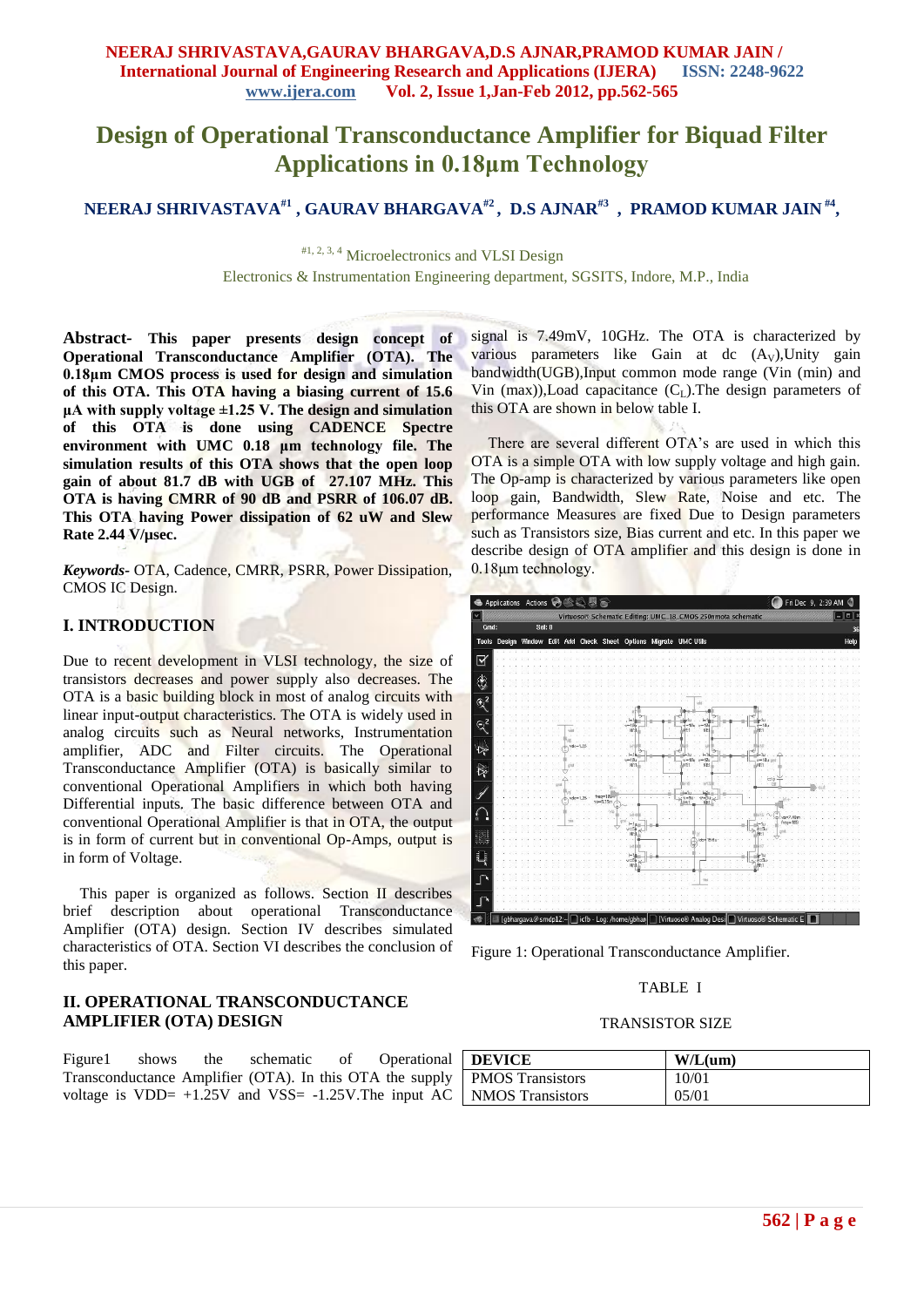#### **NEERAJ SHRIVASTAVA,GAURAV BHARGAVA,D.S AJNAR,PRAMOD KUMAR JAIN / International Journal of Engineering Research and Applications (IJERA) ISSN: 2248-9622 www.ijera.com Vol. 2, Issue 1,Jan-Feb 2012, pp.562-565**

## **III. SIMULATION RESULTS**

The design of this Operational Transconductance Amplifier (OTA) is done using Cadence Tool. The Simulation results are done using Cadence Spectre Environment using UMC 0.18 μm CMOS technology. The simulation result of the OTA shows that the open loop gain of approximately 81.7 dB. The OTA has GBW of about 27.107 MHz. .

The Table II shows that the simulated results of the OTA. The AC response which shows gain and phase change with frequency is shown in figure 2. Figure 3 shows schematic for PSRR analysis of OTA. The change in PSRR with frequency is shown in figure 4. Figure 5 shows schematic for CMRR analysis. The variation in CMRR is shown in figure 6. Figure 7 shows slew rate analysis of OTA.

The simulated results of this OTA shows that PSRR of 106.07 dB and CMRR of 90 dB.

# TABLE II

| <b>Specifications</b>    | <b>Values</b> |
|--------------------------|---------------|
| <b>CMOS</b> technology   | $0.18 \mu m$  |
| Open loop gain           | 81.7 dB       |
| Supply voltage           | $±1.25$ V     |
| Load capacitance         | $1.0$ pF      |
| <b>PSRR</b>              | 106.07 dB     |
| <b>CMRR</b>              | 90 dB         |
| <b>Power Dissipation</b> | 62 uW         |
| <b>Slew Rate</b>         | 2.44 V/usec   |
| Gain Margin              | 14.94 dB      |
| Phase Margin             | 48.49°        |
| Unity Gain BW            | 27.107 MHz    |

#### **IV. SIMULATED CHARACTERSTICS OF OTA**



Figure 2: AC response showing gain and phase change with frequency



Figure 3: Schematic for PSRR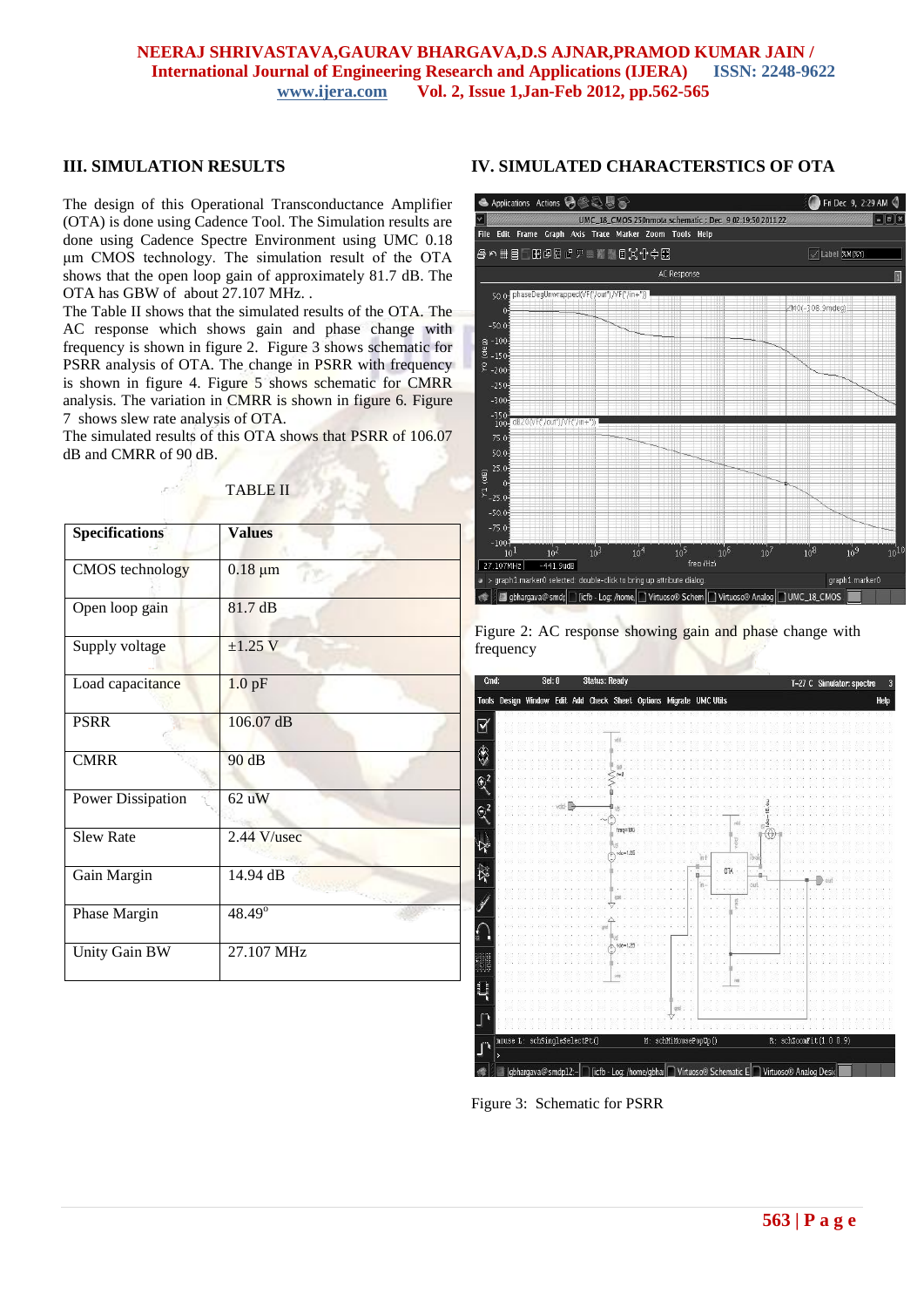## **NEERAJ SHRIVASTAVA,GAURAV BHARGAVA,D.S AJNAR,PRAMOD KUMAR JAIN / International Journal of Engineering Research and Applications (IJERA) ISSN: 2248-9622 www.ijera.com Vol. 2, Issue 1,Jan-Feb 2012, pp.562-565**



Figure 4: Change in PSRR with frequency.



Figure 5: Schematic for CMRR



Figure 6: Change in CMRR with frequency.



Figure 7: Slew Rate analysis of OTA

## **VI. CONCLUSION**

In this paper we present a simple Operational Transconductance Amplifier (OTA) topology for low voltage and low power applications. This OTA can be used in low power, low voltage and high time constant applications such process controller, physical transducers and small battery